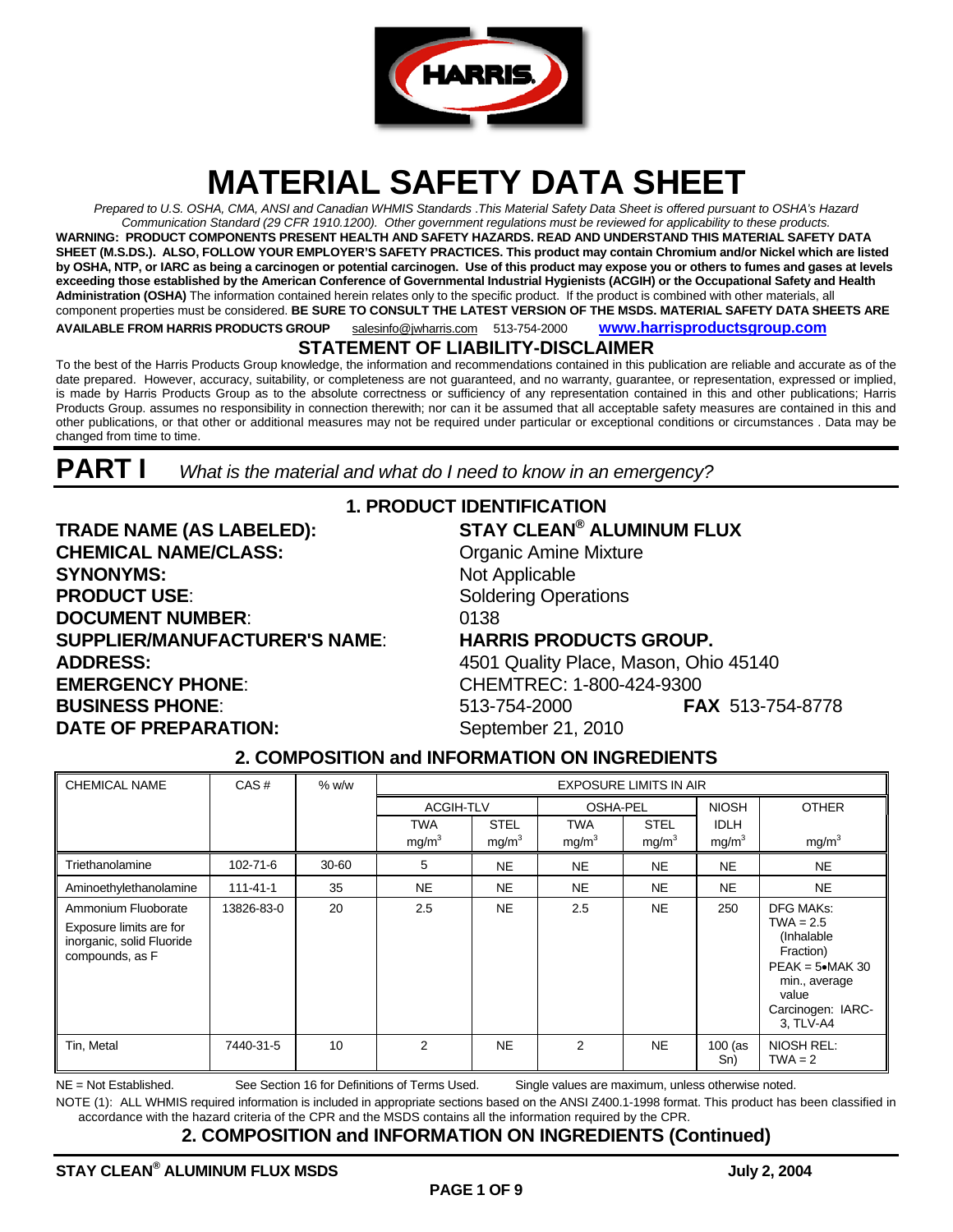| <b>CHEMICAL NAME</b>                                                 | CAS#      | $%$ w/w | <b>EXPOSURE LIMITS IN AIR</b> |                   |                                                                                                                              |                                                      |                   |                                                                                                                                                                                                    |
|----------------------------------------------------------------------|-----------|---------|-------------------------------|-------------------|------------------------------------------------------------------------------------------------------------------------------|------------------------------------------------------|-------------------|----------------------------------------------------------------------------------------------------------------------------------------------------------------------------------------------------|
|                                                                      |           |         | <b>ACGIH-TLV</b>              |                   | <b>OSHA-PEL</b>                                                                                                              |                                                      | <b>NIOSH</b>      | <b>OTHER</b>                                                                                                                                                                                       |
|                                                                      |           |         | <b>TWA</b>                    | <b>STEL</b>       | <b>PEL</b>                                                                                                                   | <b>STEL</b>                                          | <b>IDLH</b>       |                                                                                                                                                                                                    |
|                                                                      |           |         | mg/m <sup>3</sup>             | mg/m <sup>3</sup> | mg/m <sup>3</sup>                                                                                                            | mg/m <sup>3</sup>                                    | mg/m <sup>3</sup> | mg/m <sup>3</sup>                                                                                                                                                                                  |
| <b>Zinc Oxide</b><br>Exposure limits given are<br>for dust and fume. | 1314-13-2 | 10      | 5 (fume)<br>$10$ (dust)       | 10<br>(fume)      | 5 (fume)<br>5 (total<br>dust)<br>15 (dust,<br>respirable<br>dust)<br>5 (dust,<br>respirable<br>dust.<br>Vacated<br>1989 PEL) | 10 <sup>1</sup><br>(fume,<br>Vacated<br>1989<br>PEL) | 500               | <b>NIOSH RELs:</b><br>$TWA = 5$ (fume & dusts)<br>$STEL = 10$ (fume), 15<br>(ceiling, 15 minutes,<br>dusts)<br><b>DFG MAKs:</b><br>$TWA = 1.5$ (Respirable<br>fraction, fume)<br>Carcinogen: EPA-D |
| Zinc<br>(exposure limits are for<br>zinc oxide, fume & dust)         | 7440-66-6 | 5       | 5 (fume)<br>$10$ (dust)       | 10<br>(fume)      | 5 (fume)<br>5 (total<br>dust)<br>15 (dust,<br>respirable<br>dust)<br>5 (dust,<br>respirable<br>dust.<br>Vacated<br>1989 PEL) | 10 <sup>1</sup><br>(fume,<br>Vacated<br>1989<br>PEL) | 500               | <b>NIOSH RELS:</b><br>$TWA = 5$ (fume & dusts)<br>$STEL = 10$ (fume), 15<br>(ceiling, 15 minutes,<br>dusts)<br><b>DFG MAKs:</b><br>$TWA = 1.5$ (Respirable<br>fraction, fume)<br>Carcinogen: EPA-D |

NE = Not Established. See Section 16 for Definitions of Terms Used. Single values are maximum, unless otherwise noted. NOTE (1): ALL WHMIS required information is included in appropriate sections based on the ANSI Z400.1-1998 format. This product has been classified in accordance with the hazard criteria of the CPR and the MSDS contains all the information required by the CPR.

### **3. HAZARD IDENTIFICATION**

**EMERGENCY OVERVIEW:** This product is a viscous, amber liquid with a strong ammonia odor. This product is a primary irritant and can be mildly to moderately irritating to contaminated tissue (depending on the concentration and duration of contact); prolonged contact may result in tissue damage and skin sensitization. This product must be substantially pre-heated before ignition can occur. Thermal decomposition of this product will produce toxic fumes and vapors or zinc oxides, fluoride compounds, carbon monoxide, carbon dioxide and oxides of nitrogen and tin. This product is not reactive. Emergency responders must wear personal protective equipment suitable for the situation to which they are responding.

**SYMPTOMS OF OVER-EXPOSURE BY ROUTE OF EXPOSURE**: The most significant routes of over-exposure for this product are inhalation of fumes generated during use and contact with skin and eyes. The symptoms of overexposure to this product are as follows:

**INHALATION:** Inhalation of large amounts of particulates generated by these products during soldering operations may be physically irritating and cause deposits of dust in nasal passages. Heating of this product during soldering operations will result in irritating fumes from the Triethanolamine component of this product. Symptoms of exposure to these fumes may include coughing, and irritation of throat and nose. In addition, metal fume fever can be caused by inhalation of zinc oxide fumes formed in air from soldering or heating of zinc metal and zinc oxide. Symptoms of metal fume fever include flu-like symptoms, metallic taste, fever, chills, cough, weakness, chest pain, muscle pain, cardiac abnormalities, and increased white blood cell count. Damage to lungs can occur. Some workers develop a short-term resistance after continuous, repeated exposure to zinc oxide fumes and subsequent symptoms of metal fume fever. This resistance to the effects of metal fume fever produced by Zinc Oxide is quickly lost after short absence from exposure. Thermal decomposition of the Ammonium Fluoborate component of this product can evolve fluoride compounds, which are potentially damaging to tissues of the respiratory system, and in high concentration can cause hypercalcmia, a condition of excess calcium in the blood.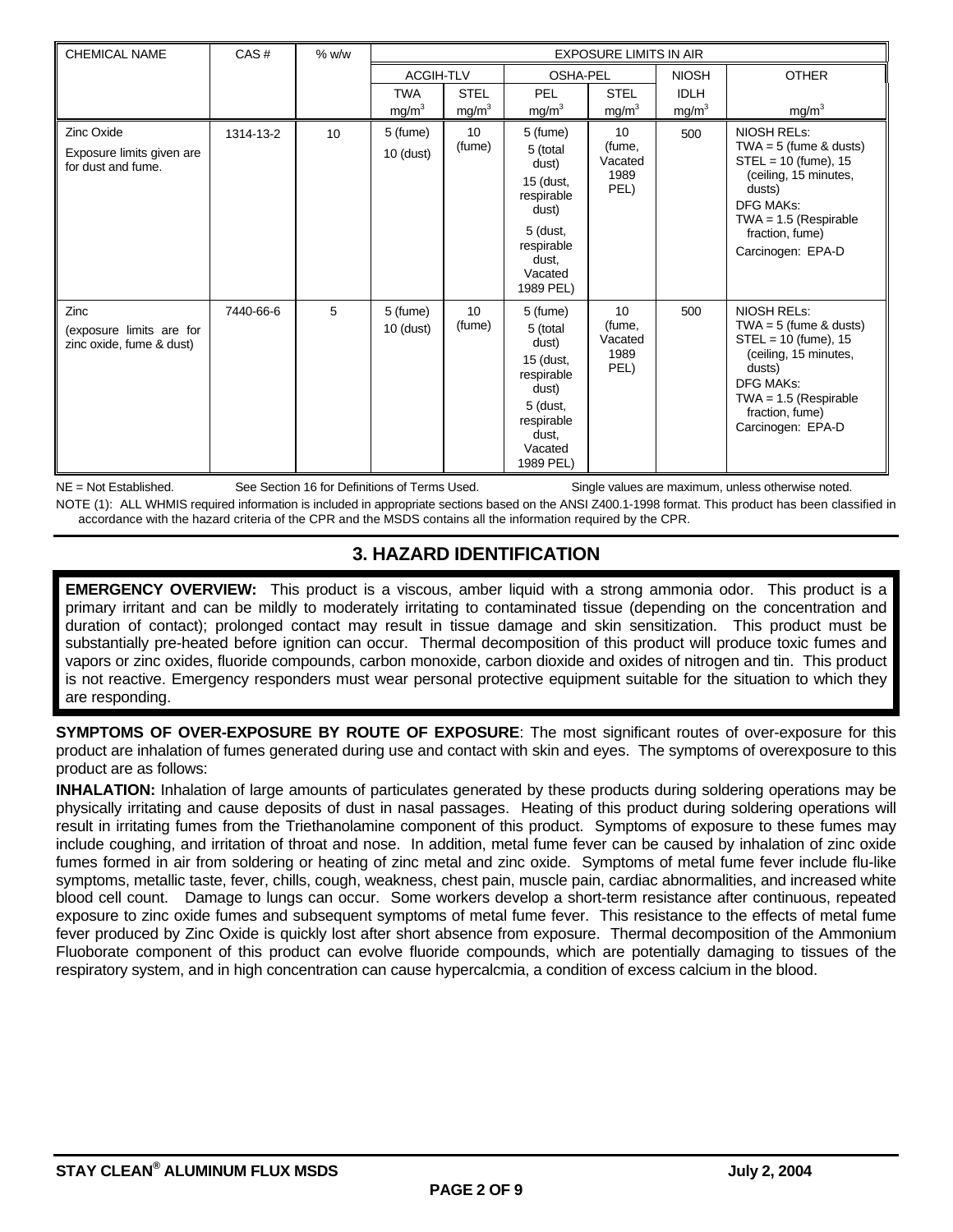### **3. HAZARD IDENTIFICATION (Continued)**

**CONTACT WITH SKIN or EYES:** This product is mildly to moderately irritating to the skin. Prolonged skin contact can result in tissue damage. Triethanolamine, a component of this product, is a skin sensitizer. When heated to decomposition, this product can evolve fluoride compounds, which, in high concentration can cause burns, penetrating to bone. Repeated or prolonged exposures to the flux, especially in high concentrations, can cause allergy-like symptoms (e.g., rashes, welts) and dermatitis (dry, red, cracked skin). If the flux enters the eyes, mild irritation may occur and result in redness and watering. Severe contact exposures may result in damage to the cornea and other eye tissue. Note: If the product is heated before use, and the temperature of the heated product will be above  $37^{\circ}$ C (100 $^{\circ}$ F); skin or eye contact with the heated product can

result in thermal burns.<br>SKIN ABSORPTION: Skin absorption is not anticipated to be a significant route of over-exposure to the components of this product; however, thermal decomposition of this product can result in the production of fluoride compounds, which can penetrate intact skin. In cases of serious contamination with residue from thermal decomposition, burns that penetrate to the bone can occur.

**INGESTION:** If this flux is ingested, nausea, vomiting, and diarrhea may occur (depending on the amount of the product swallowed). Severe ingestion exposures may result in damage to the tissues of the gastrointestinal system, shock, cardiac disturbances, vasomotor depression (depression of the contraction and dilation of blood vessels) hypocalcemia, and death.

**INJECTION:** Though not a likely route of occupational exposure for this product, injection of this product (via punctures or lacerations in the skin) may cause local reddening, tissue swelling, and discomfort.



### **See Section 16 for Definition of Ratings**

**OTHER HEALTH EFFECTS:** Repeated or chronic exposure to this product via inhalation and ingestion may result in damage to the kidneys and liver (based on animal studies), due to the presence of Triethanolamine.

**HEALTH EFFECTS OR RISKS FROM EXPOSURE: An Explanation in Lay Terms**. Symptoms associated with overexposure to this product are as follows:

**ACUTE**: The chief acute health hazards associated with this product would be the potential for mild to moderate irritation of contaminated skin and eyes. Prolonged contact to product or to decomposition products may cause burns and in extreme cases, may result in fluoride poisoning (hypercalcemia). Though unlikely to occur during occupational use, ingestion of large quantities may be fatal.

**CHRONIC**: Chronic skin over-exposure to this product during soldering operations may produce dermatitis (red, inflamed skin). The product contains a skin sensitizer; repeated or prolonged exposures to the flux, especially in large quantities can cause allergy-like symptoms (i.e., rashes, welts). Chronic overexposure to this product via ingestion or inhalation may result in damage to the kidneys and liver. Refer to Section 11 (Toxicological Information) for additional data on the components of this product.

**TARGET ORGANS:** ACUTE: Eyes, skin, respiratory system. CHRONIC: Skin, liver, kidneys, bones.

## **PART II** *What should I do if a hazardous situation occurs?*

### **4. FIRST-AID MEASURES**

Victims of chemical exposure must be taken for medical attention, if adverse health effects occur. Rescuers should be taken for medical attention, if necessary. Take copy of label and MSDS to health professional with victim.

**SKIN EXPOSURE:** In the event of skin-over-exposure, rinse affected area with a soap and water solution. If skin contact results in irritation, the minimum flushing is for 15 minutes. Victim must seek medical attention if adverse health effects occur, or if skin contact has resulted in a thermal burn.

**EYE EXPOSURE**: If this product enters the eyes, open victim's eyes while under gentle running water. Use sufficient force to open eyelids. Have victim "roll" eyes. Minimum flushing is for 15 minutes. Victim must seek medical attention if adverse health effects occur, or if eye contact has resulted in a thermal burn.

**INHALATION**: If this product is inhaled, remove victim to fresh air. Have victim blow nose.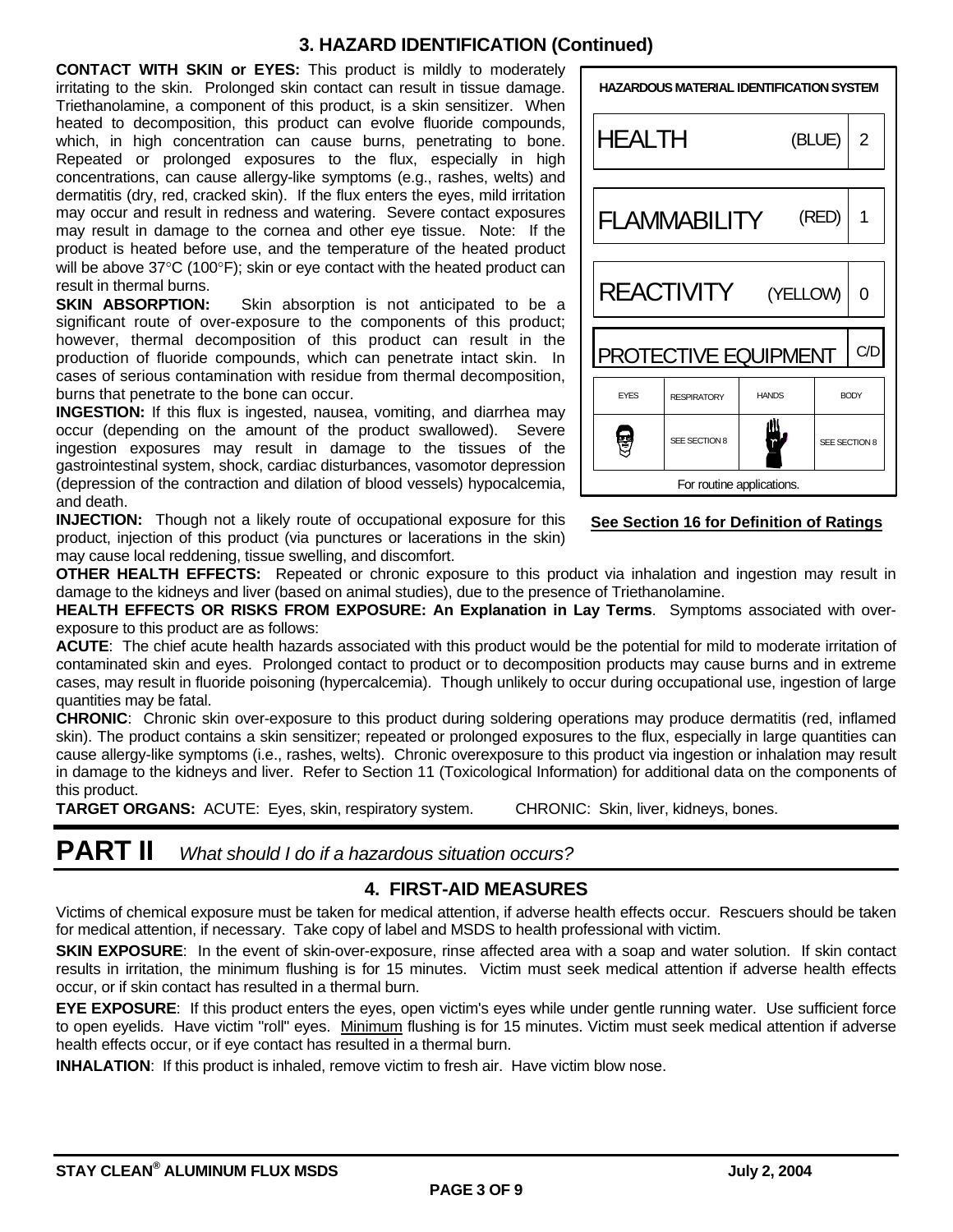### **4. FIRST-AID MEASURES (Continued)**

**INGESTION**: If this product is swallowed, CALL PHYSICIAN OR POISON CONTROL CENTER FOR MOST CURRENT INFORMATION. DO NOT INDUCE VOMITING, unless directed by medical personnel. Have victim rinse mouth with water, if conscious. If victim vomits naturally, position head lower than chest to prevent aspiration into the lungs. Never induce vomiting or give diluents (milk or water) to someone who is unconscious, having convulsions, or who cannot swallow.

**MEDICAL CONDITIONS AGGRAVATED BY EXPOSURE:** Skin disorders and other conditions of the Target Organs (see Section 3, Hazard Identification) may be aggravated by prolonged over-exposures to this product.

**RECOMMENDATIONS TO PHYSICIANS:** Treat symptoms and eliminate overexposure. If exposure has resulted in hypercalcemia, treatment with calcium gluconate should be administered.

#### **5. FIRE-FIGHTING MEASURES FLASH POINT (Closed Cup):** 179-185°C (354-365°F) [for Triethanolamine] **AUTOIGNITION TEMPERATURE**: Not determined. **NFPA RATING FLAMMABLE LIMITS (in air by volume, %):**  2 1 HEALTH  $\langle 2 \times 0$ FLAMMABILITY REACTIVITY Lower (LEL): Not applicable. Upper (UEL): Not applicable. **FIRE EXTINGUISHING MATERIALS**: Water Spray: YES (for cooling) Carbon Dioxide: YES Halon: YES Foam: YES Dry Chemical: YES **Other: Any "ABC" Class. UNUSUAL FIRE AND EXPLOSION HAZARDS:** This product is a primary

irritant and presents a potential contact hazard to firefighters. This product must be substantially preheated before ignition can occur. During a fire, irritating and toxic gases (i.e. carbon monoxide, carbon dioxide, fluoride and zinc compounds, oxides of tin and nitrogen) may be generated. **See Section 16 for**

**Explosion Sensitivity to Mechanical Impact: Not sensitive.** Explosion Sensitivity to Static Discharge: Not sensitive.

**SPECIAL FIRE-FIGHTING PROCEDURES:** Incipient fire responders should wear eye protection. Structural firefighters must wear Self-Contained Breathing Apparatus and full protective equipment. Move fire-exposed containers if it can be done without risk to firefighters. If possible, firefighters should control run-off water to prevent environmental contamination. Rinse contaminated equipment with soapy water before returning such equipment to service.

### **6. ACCIDENTAL RELEASE MEASURES**

**SPILL AND LEAK RESPONSE**: Uncontrolled releases should be responded to by trained personnel using pre-planned procedures. Proper protective equipment should be used. In case of a large, uncontrolled release, clear the affected area and protect people. In the event of a non-incidental release of this product, minimum Personal Protective Equipment should be **Level D: gloves (rubber gloves over latex gloves), safety goggles, face-shield, and appropriate body protection. Level C (which includes an air-Purifying Respirator with an organic vapor cartridge) should be worn in the event excessive splashes or sprays will be generated. Level B Protection (which includes Self-Contained Breathing Apparatus) during spill response situations in which the oxygen level is below 19.5% or is unknown.** Absorb spilled flux with polypads or other suitable absorbent. Rinse residue with soap and water solution. If the heated product has been spilled, allow the material to cool before clean-up procedures begin. Decontaminate the area thoroughly. Place all spilled residues in a suitable container and seal. DO NOT STORE THIS PRODUCT IN GLASS, OR EXPOSE IT TO OTHER SILICATE BASED MATERIAL. Dispose of in accordance with U.S. Federal, State, and local hazardous waste disposal regulations, or the appropriate Standards of Canada and its Provinces (see Section 13, Disposal Considerations).

### **PART III** *How can I prevent hazardous situations from occurring?*

### **7. HANDLING and STORAGE**

**WORK PRACTICES AND HYGIENE PRACTICES:** As with all chemicals, avoid getting this product ON YOU or IN YOU. Wash thoroughly after using this product. Do not eat, drink, smoke, or apply cosmetics while handling this product. **STORAGE AND HANDLING PRACTICES:** All employees who handle this material should be trained to handle it safely. Standard safety practices associated with soldering operations should be followed when using this product. Open containers slowly, on a stable surface. Avoid the accidental exposure of this material to open flames, hot surfaces, or other

sources of ignition. (continued on following page)

OTHER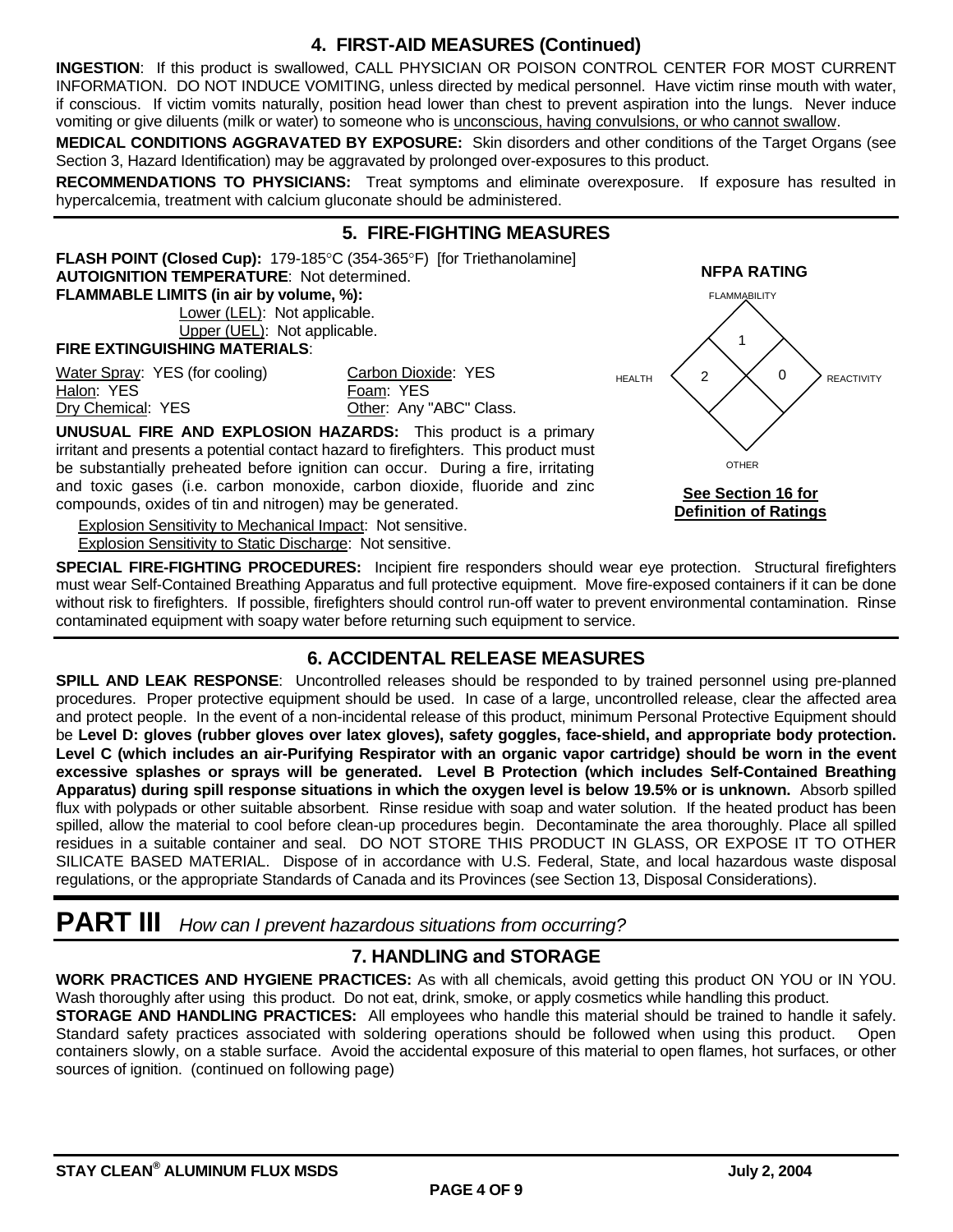### **7. HANDLING and STORAGE (Continued)**

**STORAGE AND HANDLING PRACTICES (continued):** Store this product in a cool, dry location, away from direct sunlight, sources of intense heat, or where freezing is possible. This product should not be stored in glass or other silicate-based containers, due to the presence of Ammonium Fluoborate. Store away from incompatible chemicals (see Section 10, Stability and Reactivity). Keep container tightly closed when not in use. Inspect all incoming containers before storage to ensure they are properly labeled and not damaged.

### **8. EXPOSURE CONTROLS - PERSONAL PROTECTION**

**VENTILATION AND ENGINEERING CONTROLS:** No special ventilation systems or engineering controls are normally required when using this product. Prudent practice is to ensure eyewash/safety shower stations are available near areas where this product is used.

**RESPIRATORY PROTECTION**: No respiratory protection is normally required when using this product. Maintain airborne contaminant concentrations below guidelines listed in Section 2 (Composition and Information on Ingredients), if applicable If respiratory protection is needed, U.S. Federal OSHA Standard (29 CFR 1910.134), applicable U.S. State regulations, or the Canadian CSA Standard Z94.4-93 and applicable standards of Canadian Provinces. Respiratory Protection is recommended to be worn during welding operations. Oxygen levels below 19.5% are considered IDLH by OSHA. In such atmospheres, use of a full-facepiece pressure/demand SCBA or a full facepiece, supplied air respirator with auxiliary selfcontained air supply is required under OSHA's Respiratory Protection Standard (1910.134-1998).For additional information the NIOSH recommended respiratory protection guidelines for Ammonium Fluoborate (as Fluoride Compounds) are provided, as follows:

#### **CONCENTRATION RESPIRATORY PROTECTION**

Up to 12.5 mg/m<sup>3</sup>: Up to 25 mg/m<sup>3</sup>: Up to 62.5 ma/m<sup>3</sup>:

Dust and mist respirator.

Dust and mist respirator except single-use and quarter-mask respirator; or SAR

SAR operated in a continuous-flow mode; or powered air- purifying respirator with dust and mist filters. UP TO 125 mg/m3: Full-facepiece respirator with high-efficiency particulate filter(s); or full-facepiece SCBA; or full-facepiece SAR. UP TO 250 mg/m3: Positive pressure, full-facepiece SAR.

Emergency or Planned Entry into Unknown Concentrations or IDLH Conditions: Positive pressure, full-facepiece SCBA; or positive pressure, full-facepiece SAR with an auxiliary positive pressure SCBA. .

Escape: Full-facepiece respirator with high-efficiency particulate filter; or escape-type SCBA.

**EYE PROTECTION:** Safety glasses or goggles. In the event, the heated product is used, or operations involve potential splashes and sprays, a face-shield is recommended. If necessary, refer to U.S. OSHA 29 CFR 1910.133, or appropriate Canadian Standards. If necessary, refer to U.S. OSHA 29 CFR 1910.138, or appropriate Standards of Canada.

**HAND PROTECTION:** Wear butyl rubber, nitrile rubber, or polyfluorinated polyethylene gloves for routine industrial use. If necessary, refer to U.S. OSHA 29 CFR 1910.138, or appropriate Standards of Canada.

**BODY PROTECTION**: None normally needed for normal circumstances of use. Use body protection appropriate for task (i.e. apron, coveralls, chemically resistant boots). If a hazard of injury to the feet exists due to falling objects, rolling objects, where objects may pierce the soles of the feet or where employee's feet may be exposed to electrical hazards, use foot protection, as described in U.S. OSHA 29 CFR 1910.136.

### **9. PHYSICAL and CHEMICAL PROPERTIES**

**RELATIVE VAPOR DENSITY (air = 1):** > 1.0 **EVAPORATION RATE (nBuAc = 1):** > 1 **SPECIFIC GRAVITY (water = 1):** Not established. **FREEZING/MELTING POINT:** Not established. **SOLUBILITY IN WATER:** Complete solubility. **BOILING POINT:** Not established. **VAPOR PRESSURE, mm Hg @ 24°C**: Not applicable. **pH:** Not applicable. **ODOR THRESHOLD:** Not applicable.

**COEFFICIENT OF OIL/WATER DISTRIBUTION (PARTITION COEFFICIENT):** Not applicable. **APPEARANCE AND COLOR:** This product is a viscous, amber liquid with a strong ammonia odor. **HOW TO DETECT THIS SUBSTANCE (warning properties):** The appearance and odor may act as distinguishing characteristics of this product in event of accidental release.

### **10. STABILITY and REACTIVITY**

**STABILITY**: Stable.

**DECOMPOSITION PRODUCTS:** Carbon oxides, a variety organic molecules, tin compounds, zinc oxides, nitrogen oxides and ammonia.

**MATERIALS WITH WHICH SUBSTANCE IS INCOMPATIBLE:** This product is not compatible with strong oxidizing agents, strong acids, and strong bases. Due to the presence of Ammonium Fluoborate, this product is incompatible with glass or other silicate-based substances.

**HAZARDOUS POLYMERIZATION**: Will not occur.

**CONDITIONS TO AVOID:** Avoid exposing this product to incompatible materials.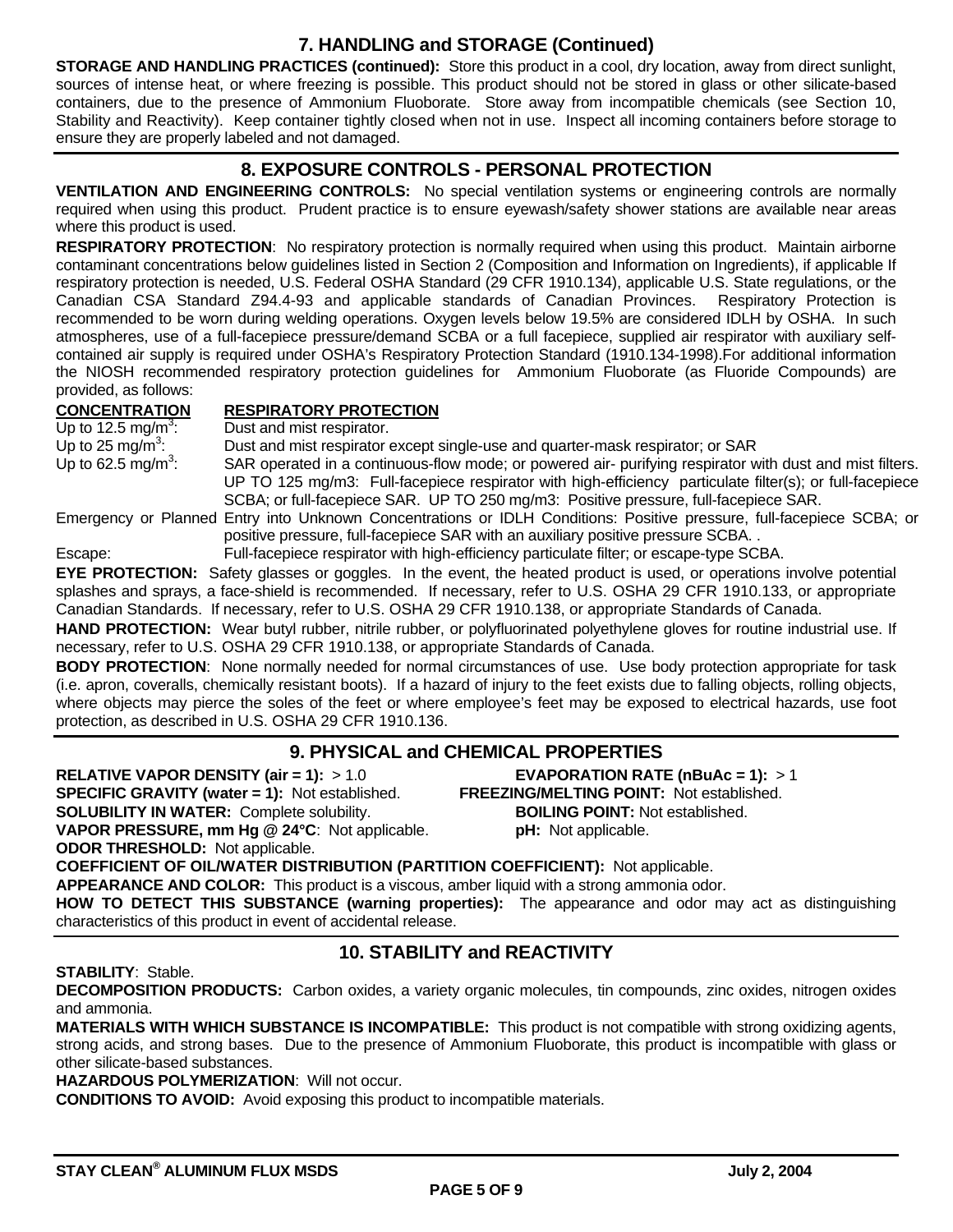### **11. TOXICOLOGICAL INFORMATION**

**TOXICITY DATA:** The following human toxicological data are available for the components of this product. Other data for animals are available but are not presented in this Material Safety Data Sheet.

**ZINC OXIDE:**

LDLo (oral, human) =  $500$  mg/kg

TCLo (inhalation, human) =  $6000$  mg/m<sup>3</sup>; pulmonary system effects

#### **ZINC:**

Skin Irritancy (human) = 300 mg/ 3 days/ intermittent; mild

TCLo (inhalation, human) =  $124 \text{ mg/m}^3$ / 50 minutes; pulmonary system effects, skin

**SUSPECTED CANCER AGENT:** The components of this product are listed as follows:

**AMMONIUM FLUORBORATE (as a Barium Compound):** EPA-D (Not Classifiable as to Human Carcinogenicity); EPA-NL (Not Likely to be Carcinogenic in Humans); ACGIH TLV-A4 (Not Classifiable as a Human Carcinogen)

**ZINC:** EPA-D (Not Classifiable as to Human Carcinogenicity (inadequate human and animal evidence of carcinogenicity or no data available)

**ZINC OXIDE:** EPA-D (Not Classifiable as to Human Carcinogenicity (inadequate human and animal evidence of carcinogenicity or no data available) The other components of this product are not found on the following lists: FEDERAL OSHA Z LIST, NTP, CAL/OSHA, and therefore are not considered to be, nor suspected to be, cancer-causing agents by these agencies.

**IRRITANCY OF PRODUCT:** This product is mildly to moderately irritating to contaminated tissue.

**SENSITIZATION TO THE PRODUCT:** The Triethanolamine component of the product is a skin sensitizer; subsequent contact with very small amounts of this product may result in allergic reaction in susceptible individuals, causing symptoms such as rashes, redness and welts.

**REPRODUCTIVE TOXICITY INFORMATION:** Listed below is information concerning the effects of this product and its components are on the human reproductive system.

Mutagenicity: This product is not reported to produce mutagenic effects in humans.

**Embryotoxicity** This product is not reported to produce embryotoxic effects in humans.

Teratogenicity: This product is not reported to cause teratogenic effects in humans.

Reproductive Toxicity: This product is not reported to cause reproductive effects in humans.

*A mutagen is a chemical, which causes permanent changes to genetic material (DNA) such that the changes will propagate through generational lines. An embryotoxin is a chemical, which causes damage to a developing embryo (i.e. within the first eight weeks of pregnancy in humans), but the damage does not propagate across generational lines. A teratogen is a chemical, which causes damage to a developing fetus, but the damage does not propagate across generational lines. A reproductive toxin is any substance, which interferes in any way with the reproductive process.*

**ACGIH BIOLOGICAL EXPOSURE INDICES:** Currently, there is an ACGIH Biological Exposure Index (BEIs) determined for Ammonium Fluoborate (as a fluoride).

| <b>CHEMICAL DETERMINANT</b> | SAMPLING TIME            | BEI                 |  |
|-----------------------------|--------------------------|---------------------|--|
| <b>FLUORIDES</b>            |                          |                     |  |
| Fluorides in urine          | $\bullet$ Prior to shift | • 3 mg/g creatinine |  |
|                             | $\bullet$ End of shift   | 10 mg/g creatinine  |  |

### **12. ECOLOGICAL INFORMATION**

ALL WORK PRACTICES MUST BE AIMED AT ELIMINATING ENVIRONMENTAL CONTAMINATION.

**ENVIRONMENTAL STABILITY:** Metal components of this product will react with water and air to form a variety of stable metal oxides. Environmental data are available for the components of this product as follows:

**AMINOETHYLETHANOLAMINE:** K<sub>OW</sub> = -1.39 (est.). Water Solubility: Miscible. BOD > 30%, 2 weeks. BCF = 0.05 (est). Aminoethylethananolamine does not bioconcentrate significantly in most aquatic organisms. Aminoethylethanolamine should be readily degraded by natural bacteria.

**AMMONIUM FLUOBORATE:** Water Solubility: 25 g/100 cc at 16°C; 97 g/100 cc at 100°C; 23.592 lb/100 lb at 80°C. BOD > 30%, 2 weeks. BCF = 0.05 (est). Ammonium Fluoborate compounds are biodegradable and will not accumulate in the food chain.

**ZINC:** Solubility: Insoluble in water. Biological Half-Life for normal humans 162-500 days. Bioconcentration: The Bioconcentration Factor in edible portions of *Crassostrea virgina,* adult oyster) is 16,700 (total zinc).

**EFFECT OF MATERIAL ON PLANTS or ANIMALS:** This product may be harmful to plant and animals, depending on the quantity and duration of over-exposure.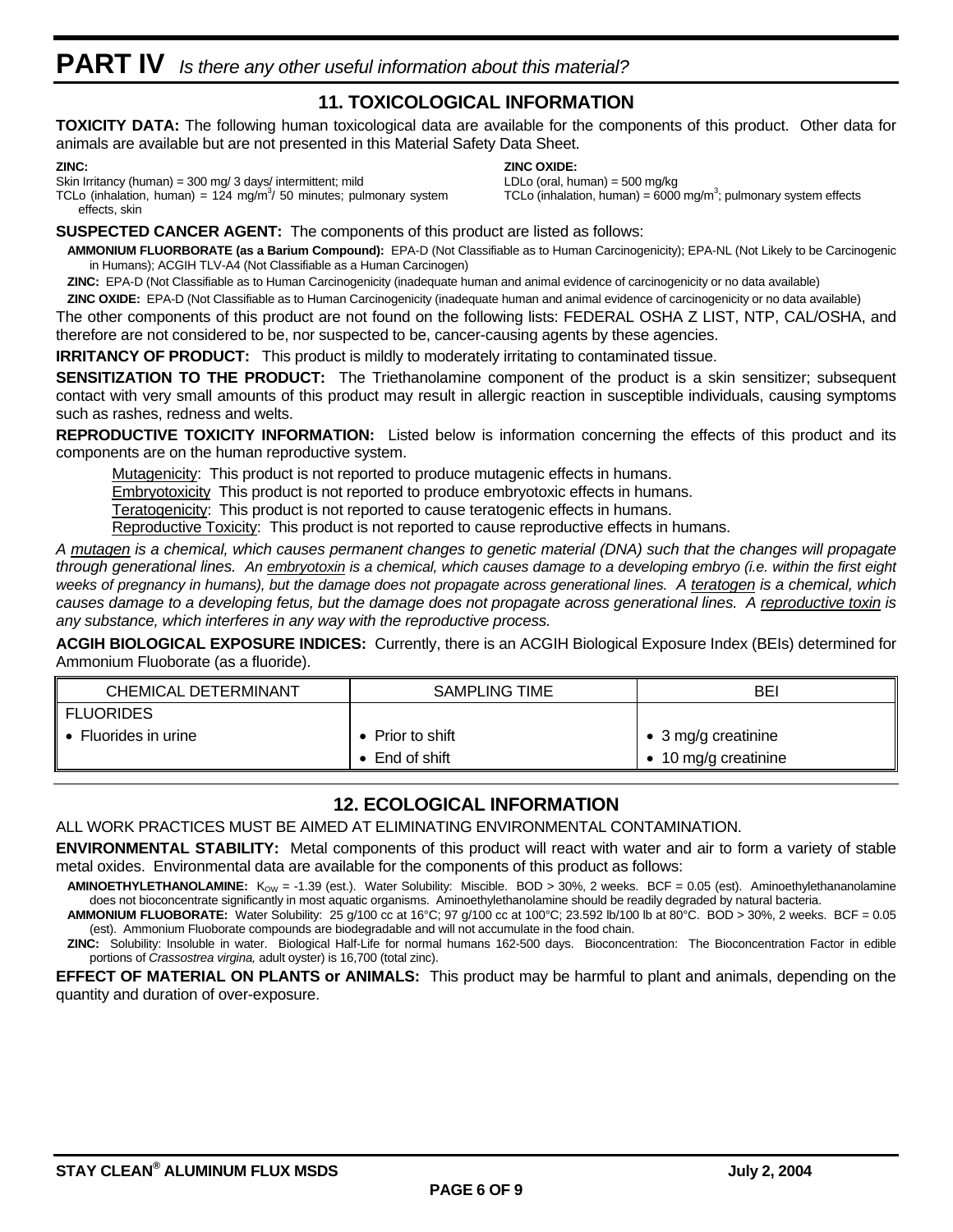**EFFECT OF CHEMICAL ON AQUATIC LIFE:** This product may be harmful to aquatic lifeforms, depending on the quantity and duration of over-exposure. The following aquatic toxicity data are available for the components of this product:

#### **AMMONIUM FLUOBORATE:**

TLM (Mosquito fish) = 500 ppm/ 96 hours

**ZINC**:

Odorless zinc poisoning causes inflamed gills in fish. Laboratory studies of Atlantic salmon, rainbow trout, carp, and goldfish have shown avoidance reactions by these fish to zinc in water.

### **13. DISPOSAL CONSIDERATIONS**

**PREPARING WASTES FOR DISPOSAL:** Waste disposal must be in accordance with appropriate U.S. Federal, State, and local regulations, or the appropriate standards of Canada and its Provinces. This product, if unaltered by use, may be disposed of by treatment at a permitted facility or as advised by your local hazardous waste regulatory authority. **U.S. EPA WASTE NUMBER:** Wastes of this product should be tested for D002 (Characteristic/Corrosivity).

### **14. TRANSPORTATION INFORMATION**

THIS PRODUCT IS HAZARDOUS (Per 49 CFR 172.101) BY THE U.S. DEPARTMENT OF TRANSPORTATION.

**PROPER SHIPPING NAME:** Corrosive liquids, n.o.s.(Aminoethylethanolamine, Ammonium Fluoborate)

| <b>HAZARD CLASS NUMBER and DESCRIPTION:</b> | 8 (Corrosive) |
|---------------------------------------------|---------------|
| UN IDENTIFICATION NUMBER:                   | UN 1760       |
| <b>PACKING GROUP:</b>                       | <b>PG III</b> |
| <b>DOT LABEL(S) REQUIRED:</b>               | 8 (Corrosive) |

**NOTE:** Consumer commodity shipments of this product 1-gallon or less in volume may be renamed "Consumer Commodity" and reclassed as ORM-D material. Refer to 49 CFR 173.154(c) for additional information.

#### **NORTH AMERICAN EMERGENCY RESPONSE GUIDEBOOK NUMBER, 2000:** 154

**MARINE POLLUTANT:** The components of this product are not designated by the Department of Transportation to be Marine Pollutants (49 CFR 172.101, Appendix B).

**TRANSPORT CANADA TRANSPORTATION OF DANGEROUS GOODS REGULATIONS:** This product is considered as dangerous goods, per regulations of Transport Canada. Use the above U.S. DOT information for the preparation of Canadian Shipments.

### **15. REGULATORY INFORMATION**

#### **ADDITIONAL U.S. REGULATIONS:**

U.S. SARA REPORTING REQUIREMENTS: The components of this product are subject to the reporting requirements of Sections 302, 304, and 313 of Title III of the Superfund Amendments and Reauthorization Act, and are listed as follows:

| CHEMICAL NAME       | <b>SARA 302</b>            | <b>SARA 304</b>      | <b>SARA 313</b>        |
|---------------------|----------------------------|----------------------|------------------------|
|                     | $(40$ CFR 355, Appendix A) | (40 CFR Table 302.4) | (40 CFR 372.65)        |
| Ammonium Fluoborate | ΝO                         | YES                  | NΟ                     |
| Zinc                | ΝO                         | YES                  | YES (fume or dust)     |
| Zinc Oxide          | ΝO                         | NO                   | YES (as Zinc Compound) |

**U.S. SARA THRESHOLD PLANNING QUANTITY:** There are no specific Threshold Planning Quantities for the components of this product. The default Federal MSDS submission and inventory requirement filing threshold of 10,000 lbs (4,540 kg) therefore applies, per 40 CFR 370.20.

**U.S. CERCLA REPORTABLE QUANTITY (RQ):** Ammonium Fluoborate = 5000 lb (2270 kg); Zinc = 1000 lb (454 kg) (Applicable only to particles of zinc which are 100 micrometers in diameter or less)

**U.S. TSCA INVENTORY STATUS:** The components of this product are listed on the TSCA Inventory.

**OTHER U.S. FEDERAL REGULATIONS:** Not applicable.

**U.S. STATE REGULATORY INFORMATION:** Components of this product are covered under specific State regulations, as denoted below:

- **Alaska-Designated Toxic and Hazardous Substances:** No.
- **California-Permissible Exposure Limits for Chemical Contaminants:** Tin.
- **Florida-Substance List:** Zinc, Tin, (2 aminoethyl) ethanolamine, Triethanolamine. **Illinois-Toxic Substance List:** Zinc, Tin,
- Ammonium Fluoborate.
- **Kansas-Section 302/313 List:** Zinc.
- **Massachusetts-Substance List:** Zinc, Tin, (2 aminoethyl) ethanolamine, Triethanolamine.
- **Michigan Critical Materials Register:** Zinc. **Minnesota-List of Hazardous Substances:** Tin. **Missouri-Employer Information/Toxic Substance List:** Tin.
- **New Jersey-Right to Know Hazardous Substance List:** Zinc, Tin, Aminoethylethanolamine.
- **North Dakota-List of Hazardous Chemicals, Reportable Quantities:** Zinc, Ammonium Fluoborate.
- **Pennsylvania-Hazardous Substance List:** Zinc, Tin, Aminoethylethanolamine,
	- Triethanolamine.
- **Rhode Island-Hazardous Substance List:** Zinc, Tin, Triethanolamine.
- **Texas-Hazardous Substance List:** No.
- **West Virginia-Hazardous Substance List:** Ammonium Fluoborate.
- **Wisconsin-Toxic and Hazardous Substances:** Ammonium Fluoborate.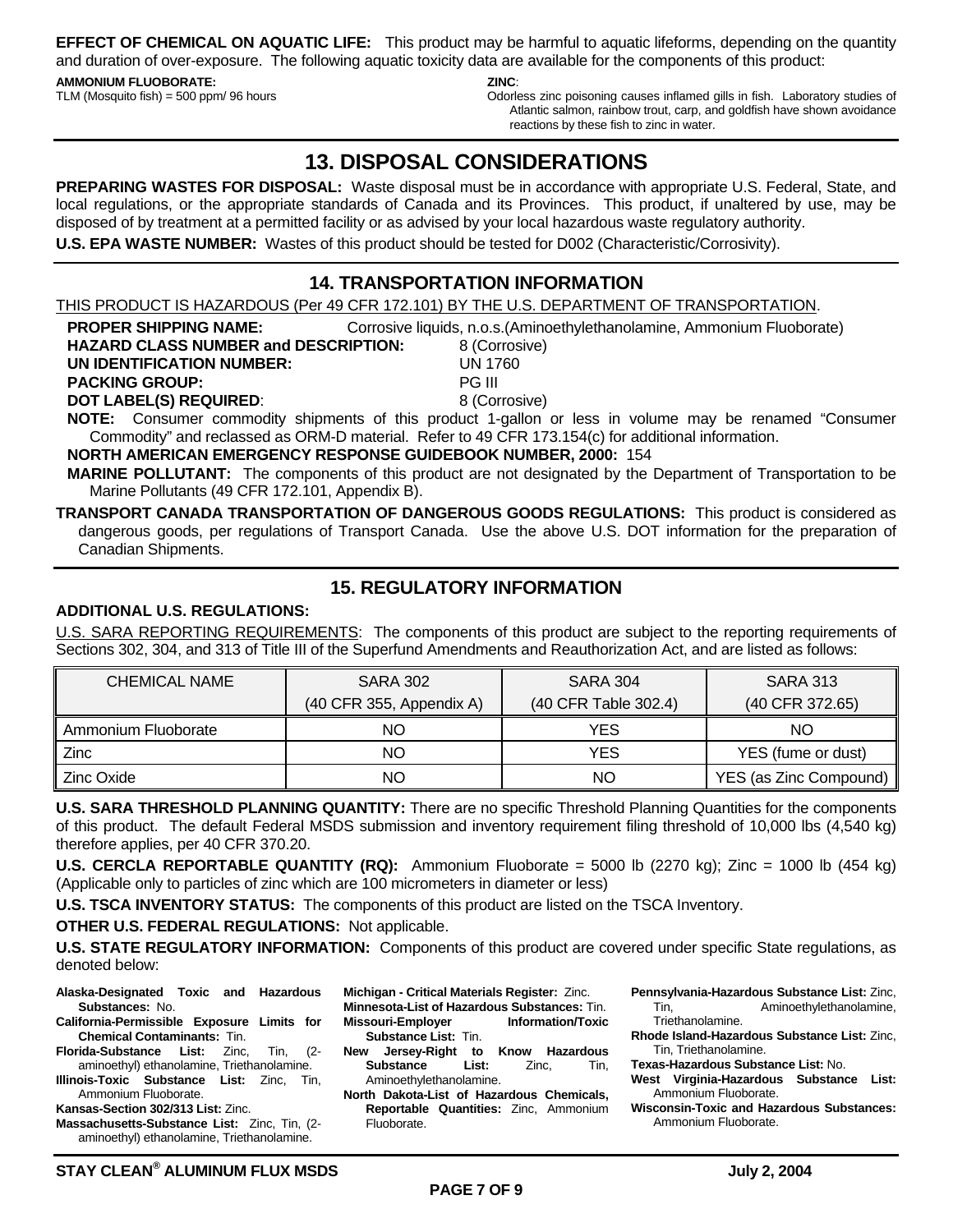CALIFORNIA SAFE DRINKING WATER AND TOXIC ENFORCEMENT ACT (PROPOSITION 65): No component of this product is on the California Proposition 65 lists. The State of California requires the following information: WARNING: This product may contain chemicals, and when used may produce fumes or gases containing chemicals, known to the State of California to cause cancer, and/or birth defects (or other reproductive harm.)

### **15. REGULATORY INFORMATION (Continued)**

#### **ADDITIONAL CANADIAN REGULATIONS:**

CANADIAN DSL/NDSL INVENTORY STATUS: The components of this product are on the DSL Inventory.

OTHER CANADIAN REGULATIONS: Not applicable.

CANADIAN ENVIRONMENTAL PROTECTION ACT (CEPA) PRIORITIES SUBSTANCES LISTS: Ammonium Fluoborate (as an Inorganic Fluoride) is classified as Toxic on the CEPA First Priorities Substance Lists.

CANADIAN WHMIS SYMBOLS: **Class E:** Corrosive Material

 **Class D2B:** Other Toxic Effects-Sensitization



**16. OTHER INFORMATION**

**PREPARED BY:** CHEMICAL SAFETY ASSOCIATES, Inc. 9163 Chesapeake Drive, San Diego, CA 92123-1002 858/565-0302

#### **DATE OF PRINTING:** September 21, 2010

This Material Safety Data Sheet is offered pursuant to OSHA's Hazard Communication Standard (29 CFR 1910.1200). Other government regulations must be reviewed for applicability to this product. The information contained herein relates only to the specific product. If the product is combined with other materials, all component properties must be considered. To the best of the Harris Products Group knowledge, the information and recommendations contained in this publication are reliable and accurate as of the date of issue. However, accuracy, suitability, or completeness are not guaranteed, and no warranty, guarantee, or representation, expressed or implied, is made by Harris Products Group. as to the absolute correctness or sufficiency of any representation contained in this and other publications Harris Products Group. assumes no responsibility in connection therewith; nor can it be assumed that all acceptable safety measures may not be required under particular or exceptional conditions or circumstances. Data may be changed from time to time. Be sure to consult the latest edition.

### **DEFINITIONS OF TERMS**

A large number of abbreviations and acronyms appear on a MSDS. Some of these, which are commonly used, include the following:

**CAS #**: This is the Chemical Abstract Service Number, which uniquely identifies each constituent.

#### **EXPOSURE LIMITS IN AIR:**

**ACGIH** - American Conference of Governmental Industrial Hygienists, a professional association which establishes exposure limits. **TLV -**  Threshold Limit Value - an airborne concentration of a substance, which represents conditions under which it is generally believed that nearly all workers, may be repeatedly exposed without adverse effect. The duration must be considered, including the 8-hour Time Weighted Average **(TWA)**, the 15-minute Short Term Exposure Limit, and the instantaneous Ceiling Level **(C)**. Skin absorption effects must also be considered.

**OSHA** - U.S. Occupational Safety and Health Administration.

**PEL -** Permissible Exposure Limit - This exposure value means exactly the same as a TLV, except that it is enforceable by OSHA. The OSHA Permissible Exposure Limits are based in the 1989 PELs and the June, 1993 Air Contaminants Rule (Federal Register: 58: 35338-35351 and 58: 40191). Both the current PELs and the vacated PELs are indicated. The phrase, "Vacated 1989 PEL," is placed next to the PEL which was vacated by Court Order. **IDLH -** Immediately Dangerous to Life and Health **-** This level represents a concentration from which one can escape within 30 minutes without suffering escape-preventing or permanent injury. **The DFG - MAK** is the Republic of Germany's Maximum Exposure Level, similar to the U.S. PEL. **NIOSH** is the National Institute of Occupational Safety and Health, which is the research arm of the U.S. Occupational Safety and Health Administration (**OSHA**). NIOSH issues exposure guidelines called Recommended Exposure Levels (**REL**s). When no exposure guidelines are established, an entry of **NE** is made for reference.

#### **HAZARD RATINGS:**

**HAZARDOUS MATERIALS IDENTIFICATION SYSTEM:** Health Hazard: **0**  (minimal acute or chronic exposure hazard); **1** (slight acute or chronic exposure hazard); **2** (moderate acute or significant chronic exposure hazard); **3** (severe acute exposure hazard; onetime overexposure can result in permanent injury and may be fatal); **4** (extreme acute exposure hazard; onetime overexposure can be fatal). Flammability Hazard: **0** (minimal hazard); **1** (materials that require substantial pre-heating before burning); **2** (combustible liquid or solids; liquids with a flash point of 38-93°C [100-200°F]); **3** (Class IB and IC flammable liquids with flash points below 38°C [100 $\degree$ F]); **4** (Class IA flammable liquids with flash points below 23 $\degree$ C [73 $\degree$ F] and boiling points below 38°C [100°F]. Reactivity Hazard: 0 (normally stable); 1 (material that can become unstable at elevated temperatures or which can react slightly with water); **2** (materials that are unstable but do not detonate or which can react violently with water); **3** (materials that can detonate when initiated or which can react explosively with water); **4** (materials that can detonate at normal temperatures or pressures).

**NATIONAL FIRE PROTECTION ASSOCIATION:** Health Hazard: **0**  (material that on exposure under fire conditions would offer no hazard beyond that of ordinary combustible materials); **1** (materials that on exposure under fire conditions could cause irritation or minor residual injury); **2** (materials that on intense or continued exposure under fire conditions could cause temporary incapacitation or possible residual injury); **3** (materials that can on short exposure could cause serious temporary or residual injury); **4** (materials that under very short exposure causes death or major residual injury). Flammability Hazard and Reactivity Hazard: Refer to definitions for "Hazardous Materials Identification System".